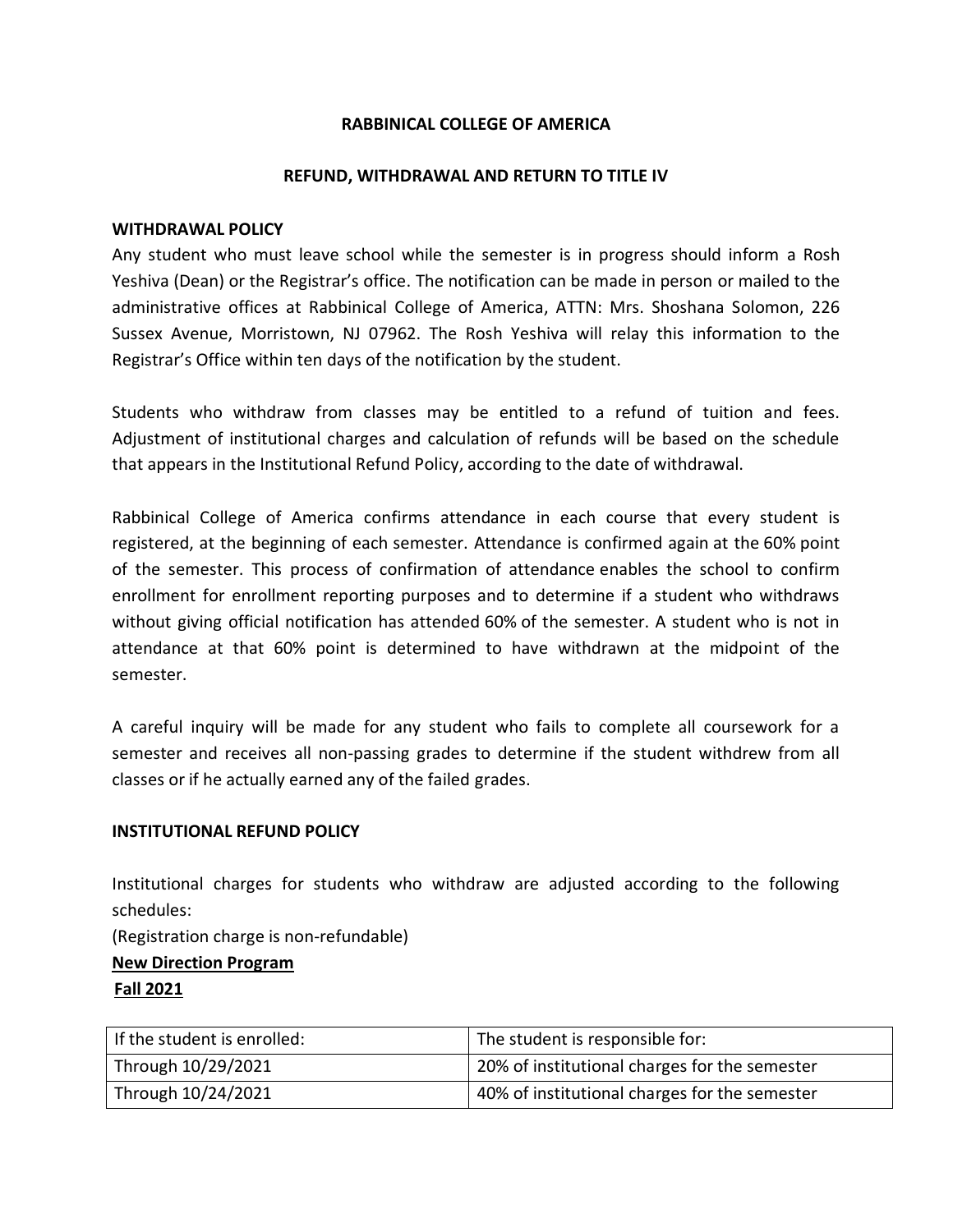| Through 12/17/2021                                                      | 60% of institutional charges for the semester |
|-------------------------------------------------------------------------|-----------------------------------------------|
| No Adjustment to Institutional charges for withdrawals after 12/17/2021 |                                               |

# **Spring 2022**

| If the student is enrolled:                                            | The student is responsible for:               |  |
|------------------------------------------------------------------------|-----------------------------------------------|--|
| Through 03/04/2022                                                     | 20% of institutional charges for the semester |  |
| Through 03/29/2022                                                     | 40% of institutional charges for the semester |  |
| Through 5/18/2022                                                      | 60% of institutional charges for the semester |  |
| No Adjustment to Institutional charges for withdrawals after 5/18/2022 |                                               |  |

# **Advanced Talmudic Program**

## **Fall 2021**

| If the student is enrolled:                                            | The student is responsible for:               |  |
|------------------------------------------------------------------------|-----------------------------------------------|--|
| Through 10/18/2021                                                     | 12% of institutional charges for the semester |  |
| Through 10/31/2021                                                     | 25% of institutional charges for the semester |  |
| Through 11/5/2021                                                      | 30% of institutional charges for the semester |  |
| No Adjustment to Institutional charges for withdrawals after 11/5/2021 |                                               |  |

# **Spring 2022**

| If the student is enrolled:                                             | The student is responsible for:               |  |
|-------------------------------------------------------------------------|-----------------------------------------------|--|
| Through 02/20/2022                                                      | 12% of institutional charges for the semester |  |
| Through 03/6/2022                                                       | 25% of institutional charges for the semester |  |
| Through 03/13/2022                                                      | 30% of institutional charges for the semester |  |
| No Adjustment to Institutional charges for withdrawals after 03/13/2022 |                                               |  |

#### **RETURN TO TITLE IV FUNDS**

For all Title IV eligible students who withdraw during a semester, the institution performs an R2T4 calculation utilizing the Return to Title IV software provided by the U.S. Department of Education. The institution determines the date of withdrawal to be used in the R2T4 calculation.

For a student who gives official notification, the date of withdrawal is the date that the student indicates in his notice or the date of notification, whichever is earlier.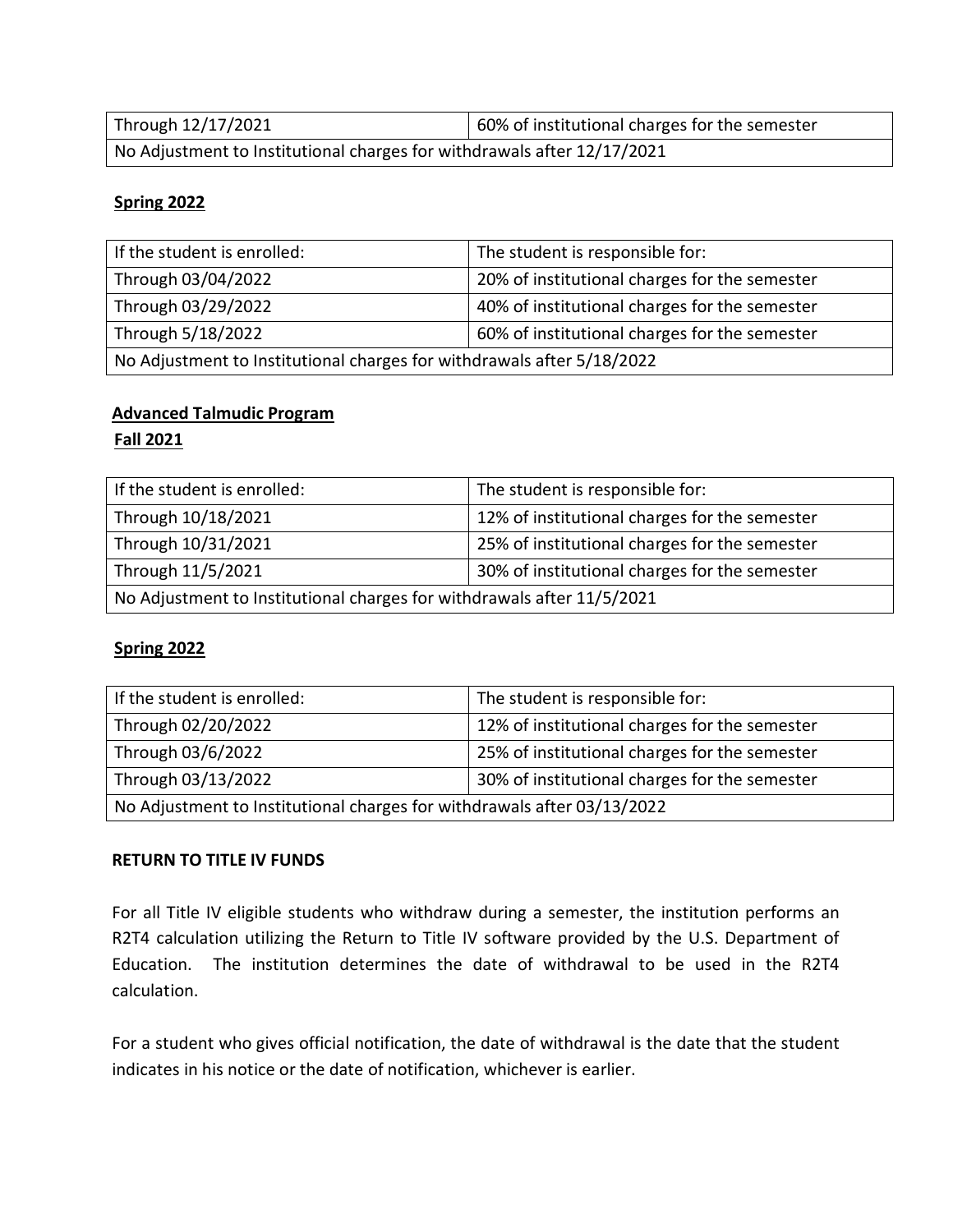Generally, if a student officially withdraws before 60% of the semester has passed, he will be able to retain a prorated portion of the financial aid award based on the number of days attended and the number of days in the semester. If he withdraws after 60% of the semester has passed he will most likely be able to retain all of the financial aid he has been awarded.

For a student who withdraws without giving official notification, the date of withdrawal is the midpoint of the semester, and the student will be able to retain 50% of the Title IV funds disbursed or the amount that could have been disbursed. If there is a last documented date of attendance in class or at an academically related activity, the R2T4 will be calculated based on this date. This will enable the student to retain a prorated portion of the financial aid award based on the number of days he attended and the number of days in the semester.

If the calculation on the U.S. Department of Education's R2T4 system results in the need to return funds to the Title IV programs, funds will be returned to the various federal financial aid programs according to the following order:

- (i) Unsubsidized Federal Direct Stafford loans
- (ii) Subsidized Federal Direct Stafford loans
- (iii) Federal Direct PLUS received on behalf of the student

Any funds that need to be returned to a lender will be returned by the school on behalf of the student. If unearned funds remain to be returned after repayment of outstanding loan amounts, the remaining excess will be returned in the following order:

- (i) Federal Pell Grants
- (ii) FSEOG

Refunds and returns of Title IV funds will be made within forty-five days of the date of determination that a student has withdrawn. Institutional charges that were previously paid by FSA funds might become a debit that the student will be responsible to pay.

# RETURNING UNEARNED AID

Within 30 days of determining that a student who withdrew must repay all or part of a Title IV grant, the school will notify the student that he must repay the overpayment or make satisfactory arrangements to repay it. The student may sign a repayment agreement with the school or with the US Department of Education or pay the overpayment to the school. If a student fails to pay or sign a repayment agreement with the school or with the US Department